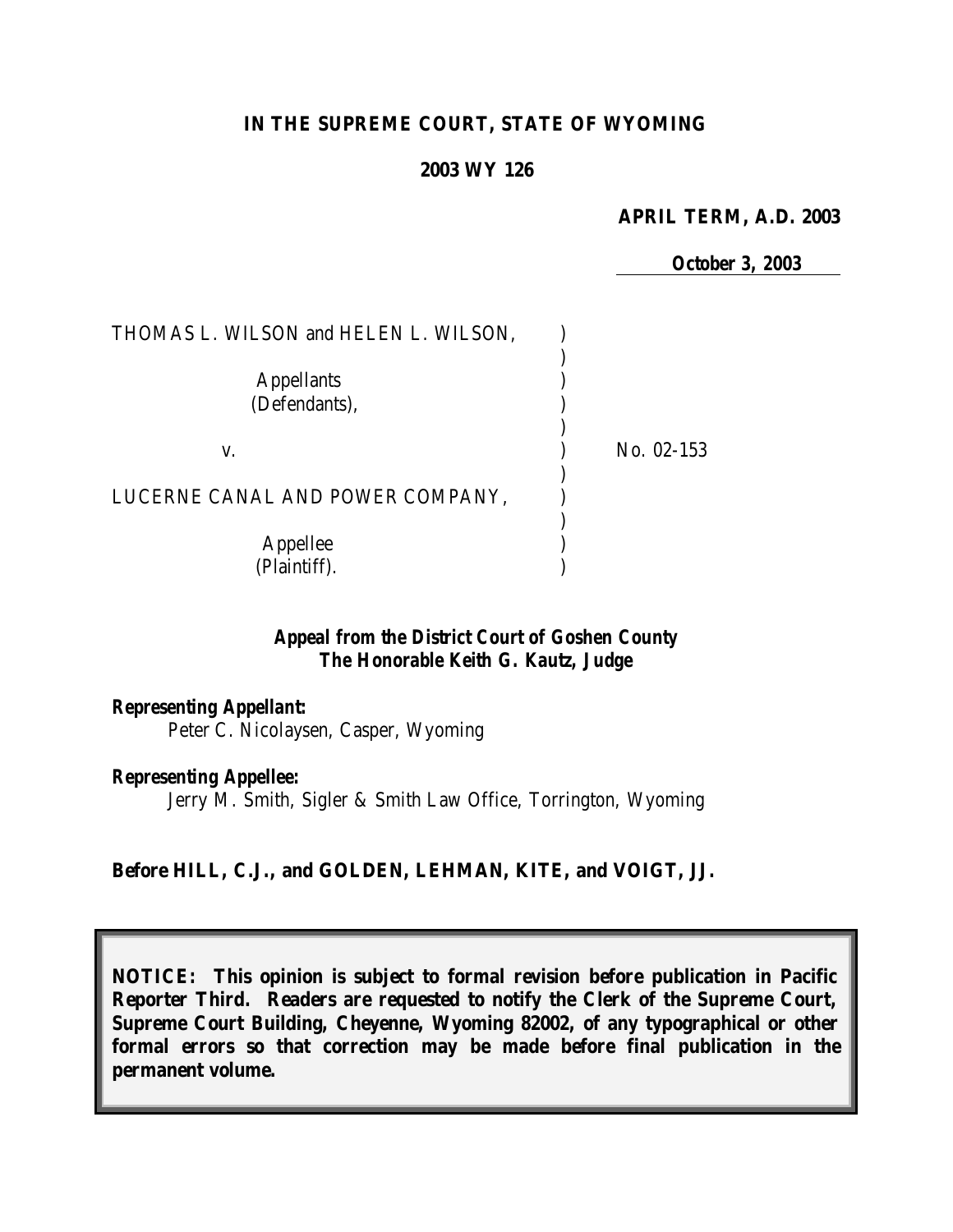## **GOLDEN**, Justice.

[¶1] Lucerne Canal and Power Company (Lucerne), an irrigation company, filed a complaint in 1988 against landowners Thomas L. Wilson and Helen Wilson for damages and injunctive relief. That filing was resolved in 1990 with the district court's issuance of a "Consent Decree and Judgment" which declared that Lucerne owned appurtenant easements across Wilsons' property for Lucerne's irrigation facilities and a related access road. Lucerne returned to court in May 2002 and obtained first a temporary and then a permanent restraining order, enjoining Wilsons' interference with Lucerne's easements. Wilsons appeal the permanent restraining order on several procedural grounds. Finding no fatal defects in the procedure, we affirm.

## **ISSUES**

[¶2] The Wilsons present the issues as follows:

1. Whether the entry of a permanent injunction at the preliminary hearing is reversible error when the district court fails to enter an order of consolidation as required by W.R.C.P. 65(a)(2).

2. Whether Appellants had adequate notice of the consolidation and were thus afforded due process before the entry of permanent injunctive relief.

3. Whether the permanent injunction was properly entered despite a failure by Plaintiff/Appellee to plead a sufficient factual basis for permanent injunctive relief and despite a failure to make a written request for the entry of permanent injunctive relief.

4. Whether a permanent injunctive order that does not follow the form mandated by W.R.C.P. 65(d) must be vacated.

Lucerne reduces this to a single issue:

Whether the district court acted properly when it entered a permanent injunction against defendants/appellants.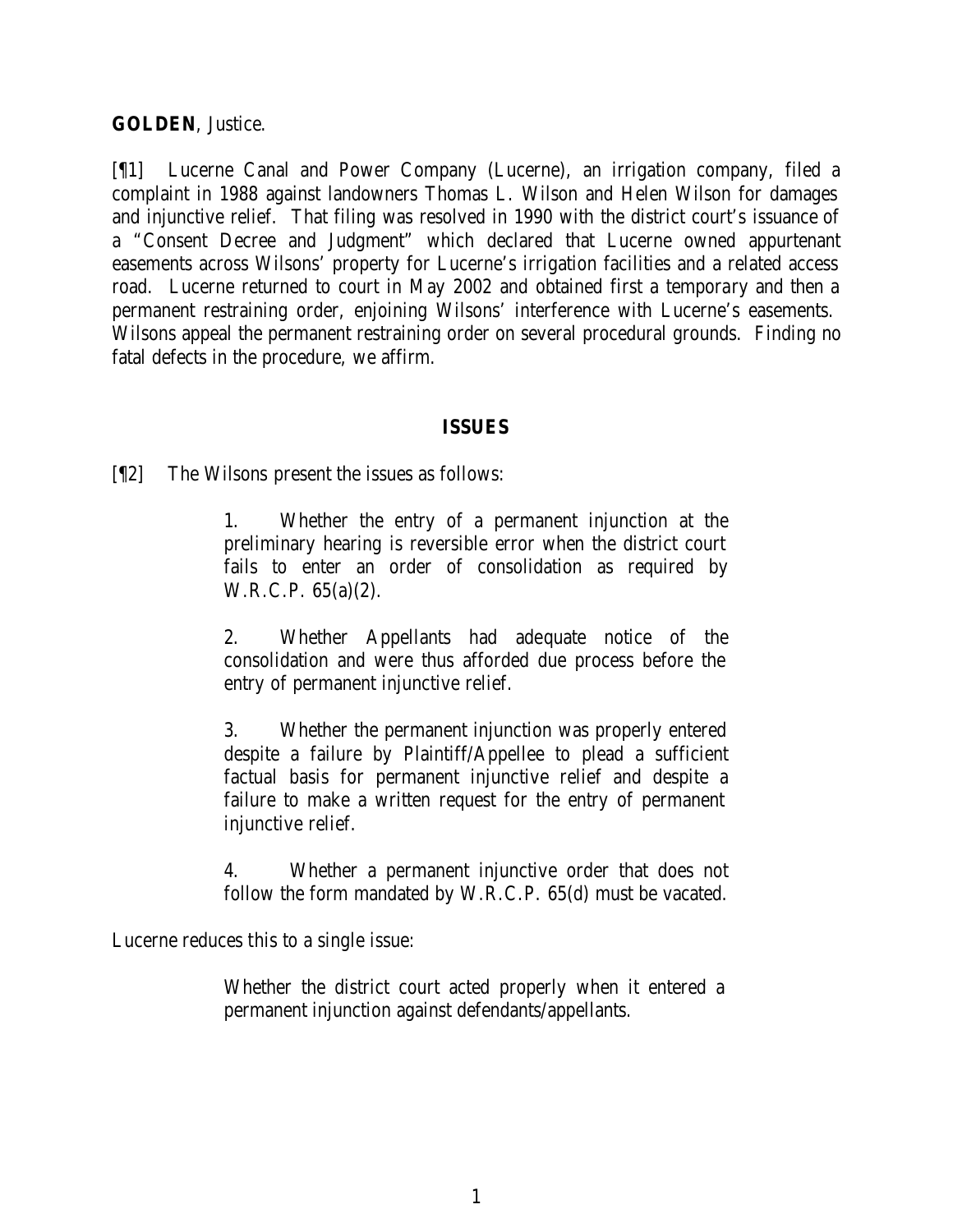### **FACTS**

[¶3] We are limited in this appeal because of the lack of an evidentiary record. The original proceedings were resolved without trial by entry of a "Consent Decree and Judgment" on May 4, 1990. The permanent injunction in 2002 was issued following an evidentiary hearing; however, that hearing was not stenographically reported or electronically recorded, and the parties were unable to settle the record.<sup>1</sup> For purposes of this discussion, the facts are therefore gleaned primarily from the 1990 Consent Decree and Judgment, the findings contained in the 2002 orders, and the admissions of the parties in their appellate briefs.

[¶4] Lucerne is a non-profit irrigation company in Goshen County, Wyoming. It owns water rights in the North Platte River, with associated diversion and distribution facilities to deliver water to its stockholders. Part of these facilities is on Wilson-owned property adjacent to the river. The 1990 decree resolved that Lucerne owned an appurtenant easement across Wilsons' property for its facilities, as well as for a road to access, operate and maintain its facilities. The decree ordered:

> 3. That [Lucerne] has and shall continue to have a nonexclusive easement and right-of-way, which shall run with the land, for a road, upon, over and across [Wilson's property]... . for so long as [Lucerne] maintains or operates any of its facilities, ditches, canals, or other irrigation facilities on or adjacent to the lands now owned by [Wilsons], of such a nature as to provide unobstructed ingress, egress and access for such vehicles, machinery and equipment as is reasonably necessary for [Lucerne] to operate, regulate, maintain, inspect, repair, replace, remove, renovate and for all other reasonably necessary purposes for its irrigation system, facilities, equipment and appurtenances.

> 4. [Lucerne] has the right to maintain said road as is reasonably necessary to provide for such access and shall have unobstructed use of its easement. [Wilsons] shall not interfere with Lucerne's use of said Easements and rights-of-way.

<sup>&</sup>lt;sup>1</sup> The May 31, 2002, hearing was not stenographically or electronically recorded. According to the briefs, pursuant to W.R.A.P. 3.03, Lucerne prepared a Statement of the Evidence, to which Wilsons did not object, and submitted it to the court. The court requested instead a stipulated Statement of the Evidence, which the parties submitted. The Court informed the parties on October 8, 2002, that the stipulation was not complete or accurate and that the court could therefore not order the record settled. Neither of the proffered Statements of Evidence are part of the record on appeal.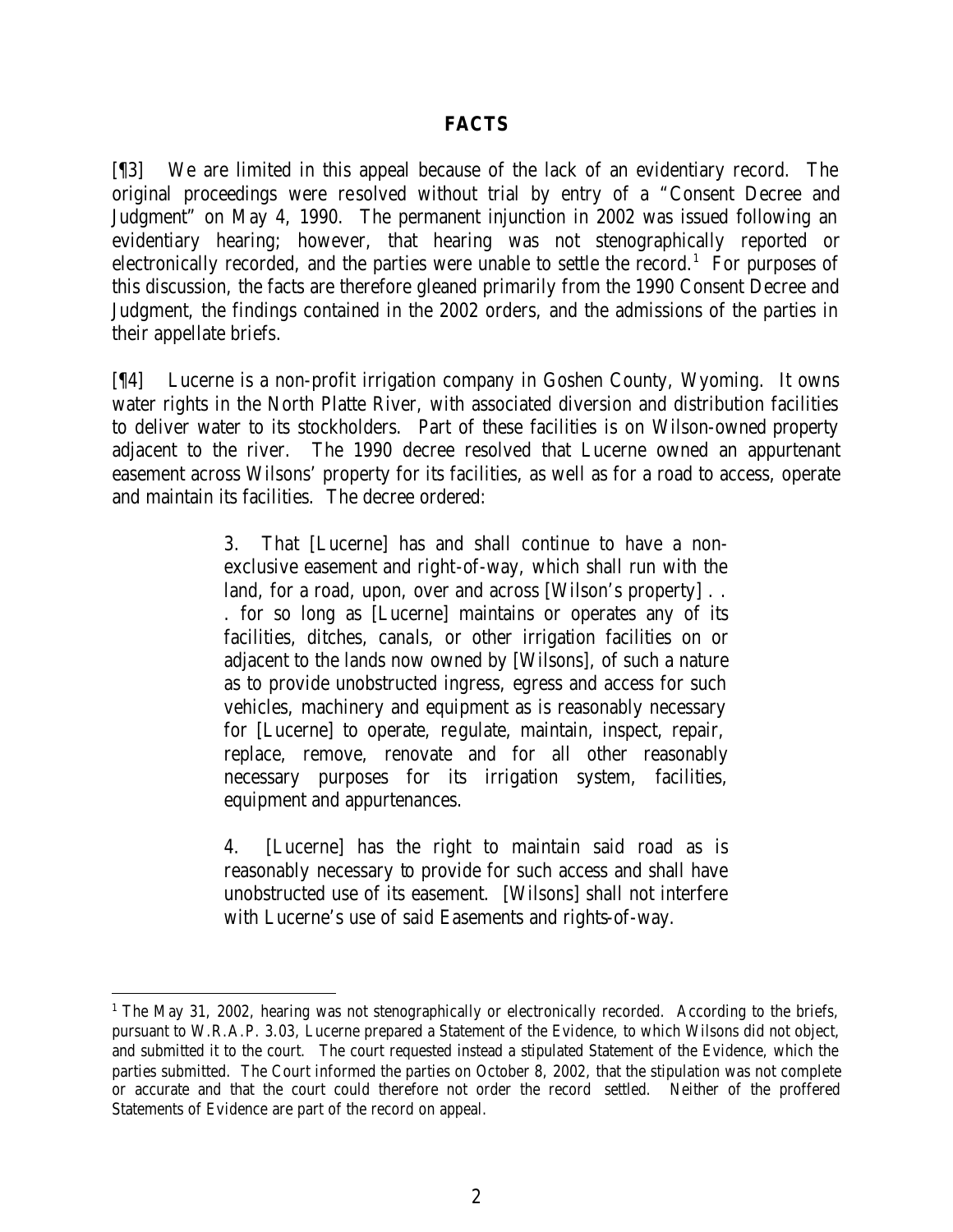[¶5] In May 2002, Lucerne returned to the district court. The exact chronology of the pleadings and orders is as follows:

May 22, 2002 Lucerne appeared before the district court with a Motion for Temporary Restraining Order and presented testimony through its secretary-treasurer.

> The district court issued the Temporary Restraining Order, restraining Wilsons "from in any manner interfering with [Lucerne's] right to operate, regulate, maintain, inspect, repair, replace, remove or renovate its facilities including but not being limited to dams, channels, headgates and other water works which [Lucerne] uses in the supplying of water to its members."

> The Goshen County Sheriff served a copy of the TRO on Thomas Wilson.

May 23, 2002 Lucerne filed its Motion for Temporary Restraining Order.<sup>2</sup>

Lucerne filed a Notice of Hearing on Temporary Restraining Order and Whether A Permanent Injunction Should Be Granted, setting the hearing for May 31, 2002. Certificate of service indicates service on Wilsons by mail.

May 31, 2002 Lucerne filed its Motion for Order to Show Cause Why Defendants Should Not Be Held in Contempt and for Damages, with Affidavit in Support.

> Hearing conducted pursuant to the May 23 notice; the district court announced intention to enter permanent injunction.

June 5, 2002 The district court issued Permanent Injunction.

[¶6] Thomas Wilson appeared and testified at the hearing on May 31, 2002, as did Lucerne's secretary-treasurer. The permanent injunction issued by the district court reads in its entirety:

> This matter coming before the Court upon Plaintiff's Motion for Temporary Restraining Order and the Court being

<sup>&</sup>lt;sup>2</sup> Although not clear from the record, Lucerne explains in its brief that the Motion for TRO it was prepared to file on May 22 was supported by affidavit, but had to be re-done to reflect that the district court instead took live testimony from Lucerne's secretary-treasurer.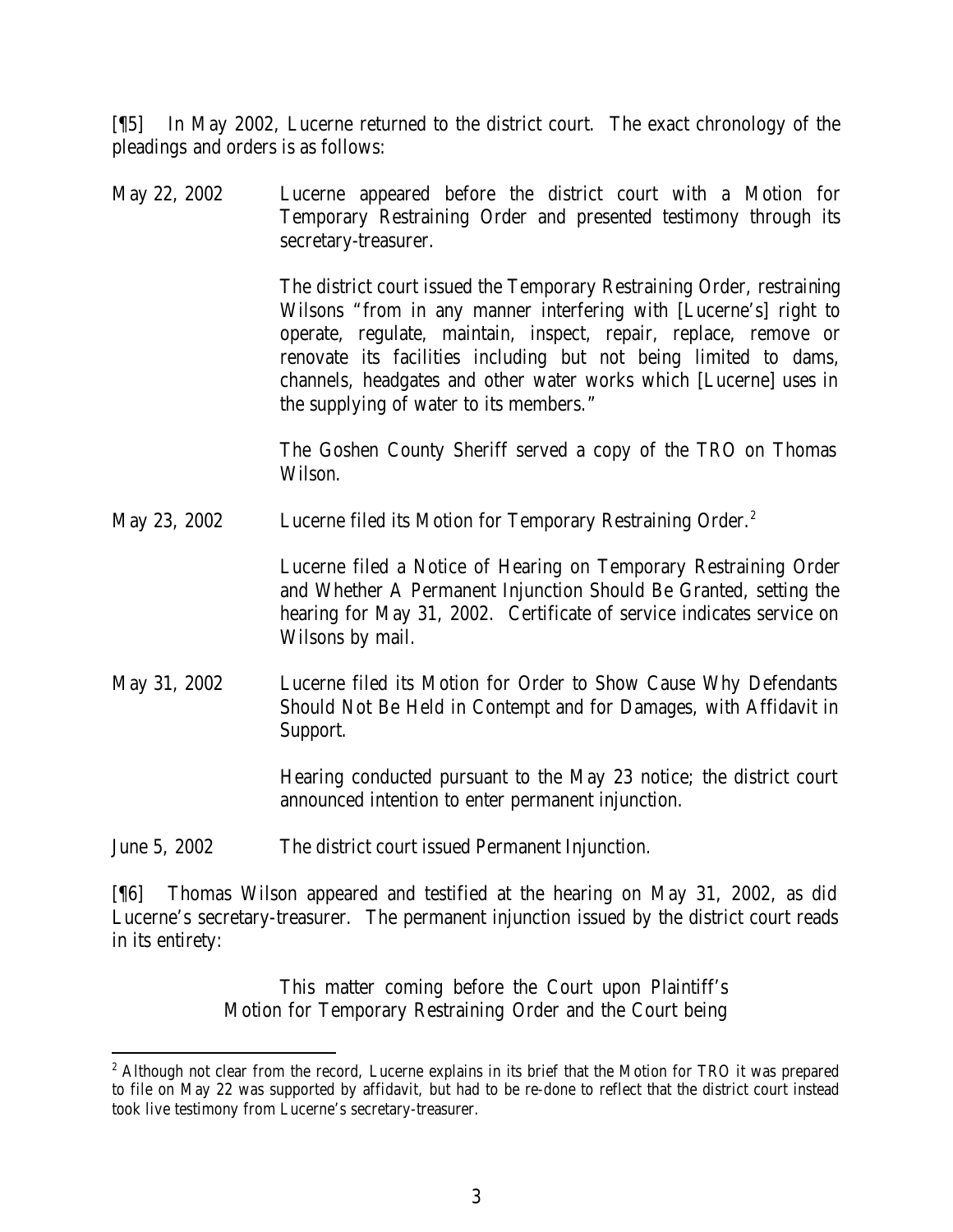fully advised finds that Plaintiff should have the use of that roadway over and across Defendants [sic] property and the right to operate, regulate, maintain, inspect, repair, replace, remove or renovate its facilities including but not being limited to dams, channels, headgates and other water works which Plaintiff uses in the supplying of water to it [sic] members and to use the hereinafter described property for the purpose of gaining access to the diversion dam, channel, canal and related facilities utilized by Plaintiff for diverting and transporting water from the North Platte Rive across Defendants [sic] property.

It is therefore ordered that Plaintiff, its agents, employees and contractors shall have the use of the following described property, to wit: [legal description], the use to be for the purpose of gaining access to the diversion dam, channel, canal and related facilities utilized by Plaintiff for diverting and transporting water from the North Platte River across Defendants' lands, and Defendants, their agents, employees and any other persons acting in their behalf be, and they are hereby permanently enjoined and restrained from interfering with Plaintiff, its agents, employees or contractors in the use of the lands of Defendants used as a roadway and for irrigation facilities henceforth and in perpetuity.

[¶7] On June 13, 2002, the Goshen County sheriff served Thomas Wilson with the Motion for Order to Show Cause with Affidavit, Permanent Injunction, and Order setting a hearing for November 27, 2002. Wilsons appealed the permanent injunction.

### **STANDARD OF REVIEW**

[¶8] The trial proceedings in this case were not recorded or transcribed, and, as noted above, the appellants did not present a settlement of the record under W.R.A.P. 3.03. "We must, therefore, accept 'the trial court's findings as being the only basis for deciding the issues which pertain to the evidence.'" *Weiss v. Pederson*, 933 P.2d 495, 498 (Wyo. 1997) (*abrogated on other grounds*, *White v. Allen,* 2003 WY 39, ¶¶10-11, 65 P.3d 395, ¶¶10-11 (Wyo. 2003)) (quoting *Willowbrook Ranch, Inc. v. Nugget Exploration*, *Inc.*, 896 P.2d 769, 771 (Wyo. 1995)). "In the absence of anything to refute them, we will sustain the trial court's findings, and we assume that the evidence presented was sufficient to support those findings." *Willowbrook Ranch, Inc.,* 896 P.2d at 771-72.

[¶9] We also addressed injunctions in *Weiss*: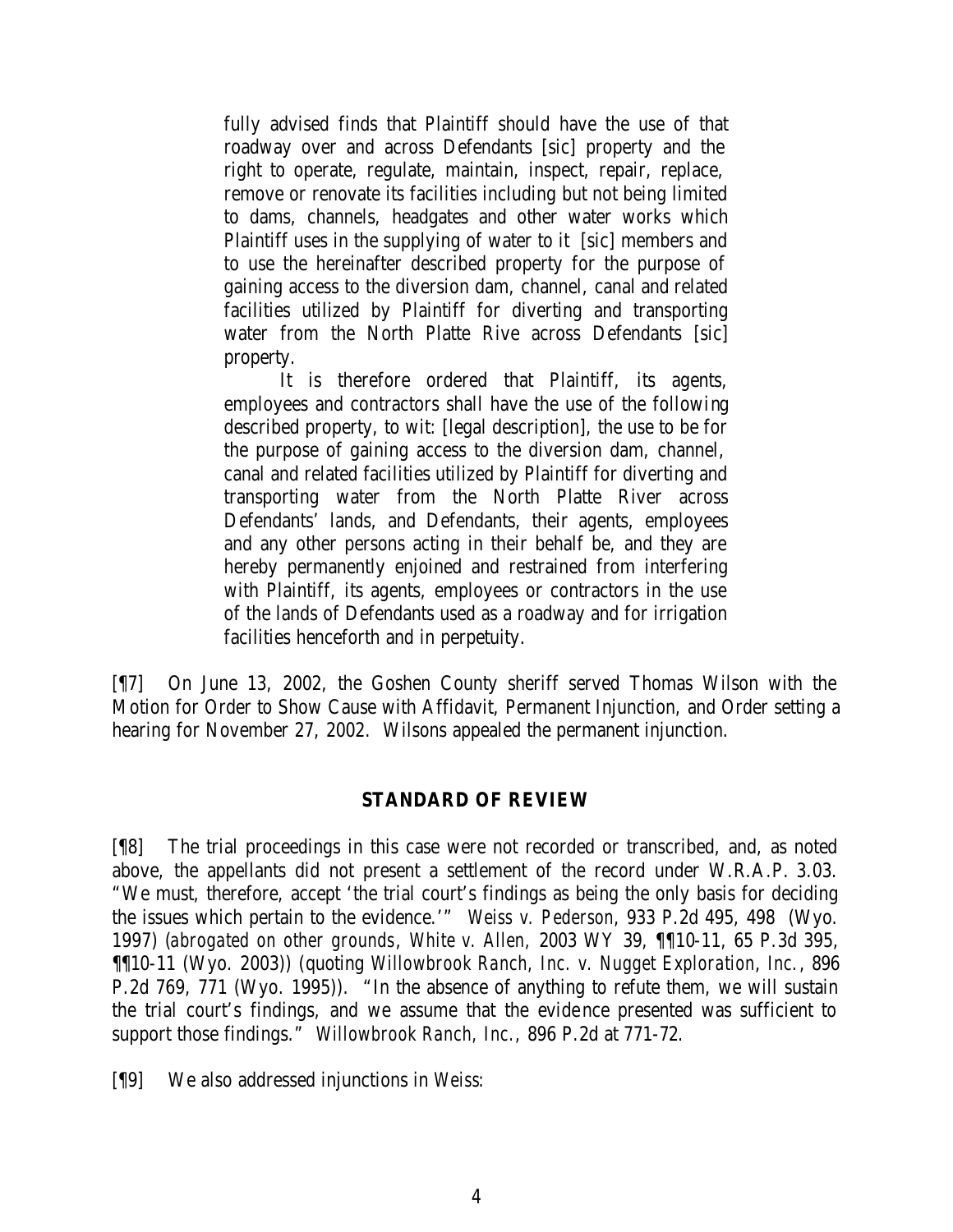Although actions for injunctive relief are authorized by statute, Wyo. Stat. §§ 1-28-101 to -111 (1988 & Supp. 1996), they are, by nature, requests for equitable relief which are not granted as a matter of right but are within the lower court's equitable discretion. *Rialto Theatre, Inc. v. Commonwealth Theatres, Inc*., 714 P.2d 328, 332 (Wyo. 1986). Injunctions are issued when the harm is irreparable and no adequate remedy at law exists. *Id.; Gregory v. Sanders*, 635 P.2d 795, 801 (Wyo. 1981). Injunctive relief is appropriate when an award of money damages cannot provide adequate compensation. *Rialto Theatre, Inc.*, 714 P.2d at 332. An injury is irreparable "where it is of a 'peculiar nature, so that compensation in money cannot atone for it.' *Gause v. Perkins*, 56 N.C. 177 (1857). *Frink v. North Carolina Board of Transportation*, 27 N.C. App. 207, 218 S.E.2d 713, 714 (1975)." *Gregory*, 635 P.2d at 801.

933 P.2d at 498-99.

[¶10] Also this year, in *Polo Ranch Company v. City of Cheyenne, Board of Public Utilities*, 2003 WY 15, ¶25, 61 P.3d 1255, ¶25 (Wyo. 2003), we quoted with approval from *Kincheloe v. Milatzo*, 678 P.2d 855, 861 (Wyo. 1984), regarding trial courts' injunction authority:

> Preliminarily, it is to be remembered that, when courts are called upon to employ their injunctive authority, they must utilize this power with great caution. We have said:

> > "The extraordinary remedy of an injunction is a far-reaching force and must not be indulged in under hastily contrived conditions. It is a delicate judicial power and a court must proceed with caution and deliberation before exercising the remedy." *Simpson v. Petroleum, Inc.*, Wyo., 548 P.2d 1, 3 (1976).

We went on to state:

Injunctions are extraordinary remedies and are not granted as of right. In granting an injunction, the court exercises broad, equitable jurisdiction. *Brown v. J.C. Penney Co.*, D.C. Wyo., 54 F.Supp. 488 (1943). This discretion is, however, not unfettered, but "must be exercised reasonably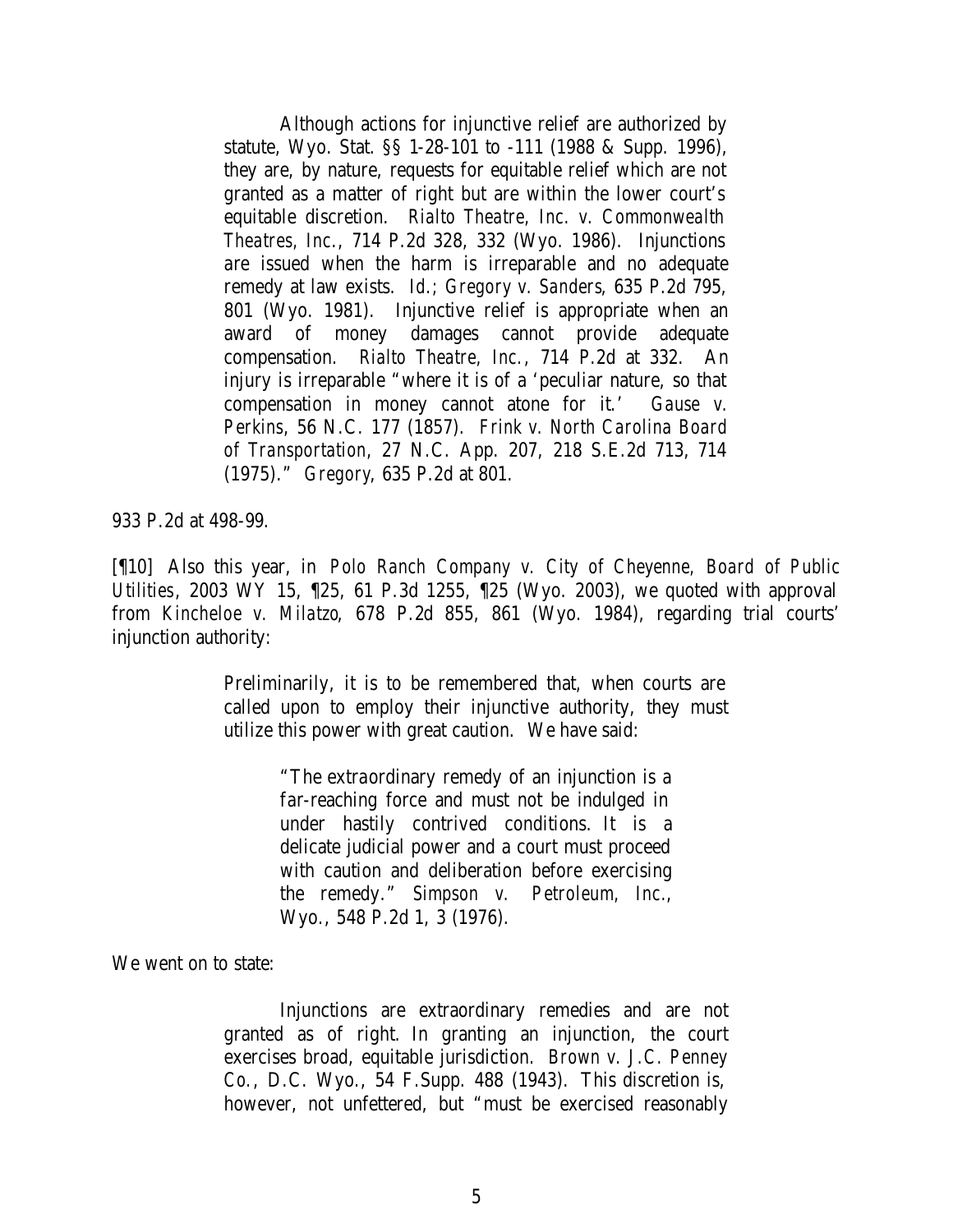and in harmony with well established principles," 43 C.J.S. Injunctions § 14, p. 772. Where injunctive relief is sought, it is the trial court that grants or denies it, based upon the facts- not the appellate court, 43 C.J.S. Injunctions § 14, pp. 769, 773. *Crosby v. Watson*, 144 Colo. 216, 355 P.2d 958 (1960); *Hansen v. Galiger*, 123 Mont. 101, 208 P.2d 1049 (1949).

*Polo Ranch Co.,* ¶25.

[¶11] Therefore, assuming the evidence supports the trial court's findings, we will simply review the permanent injunction for an abuse of discretion by the trial court. "Judicial discretion is a composite of many things, among which are conclusions drawn from objective criteria; it means a sound judgment exercised with regard to what is right under the circumstances and without doing so arbitrarily or capriciously." *Pasenelli v. Pasenelli*, 2002 WY 159, ¶11, 57 P.3d 324, ¶11 (Wyo. 2002) (quoting *Vaughn v. State*, 962 P.2d 149, 151 (Wyo. 1998)).

#### **DISCUSSION**

[¶12] Wilsons rely extensively in their brief on alleged non-compliance with W.R.C.P. 65. It is important, however, to read the rule in the context of the actual proceedings in 2002. Rule 65 is written in contemplation of a request for an injunction upon the filing of a complaint, prior to trial on the merits. In this case, however, the merits of Lucerne's complaint were resolved in 1990 by the entry of the Consent Decree and Judgment. Specifically, the court made the following findings of fact in 1990:

> 3. That Defendants, Thomas L. Wilson and Helen Wilson, own or occupy lands upon which part of Lucerne Canal and Power Company's facilities are located, which property has been *and must be* crossed by Lucerne members, employees, agents and contractors in order to inspect, regulate, operate, maintain, repair and replace such facilities; and

> 4. That Lucerne received from the United States Department of Interior, in 1894, and has continually since such time had an easement and right-of-way for its canal and associated facilities upon, over and across [Wilsons' property]; and . . . .

\* \* \* \*

7. That Defendants have agreed that Lucerne has and shall continue to have an easement and right-of-way, for a road, for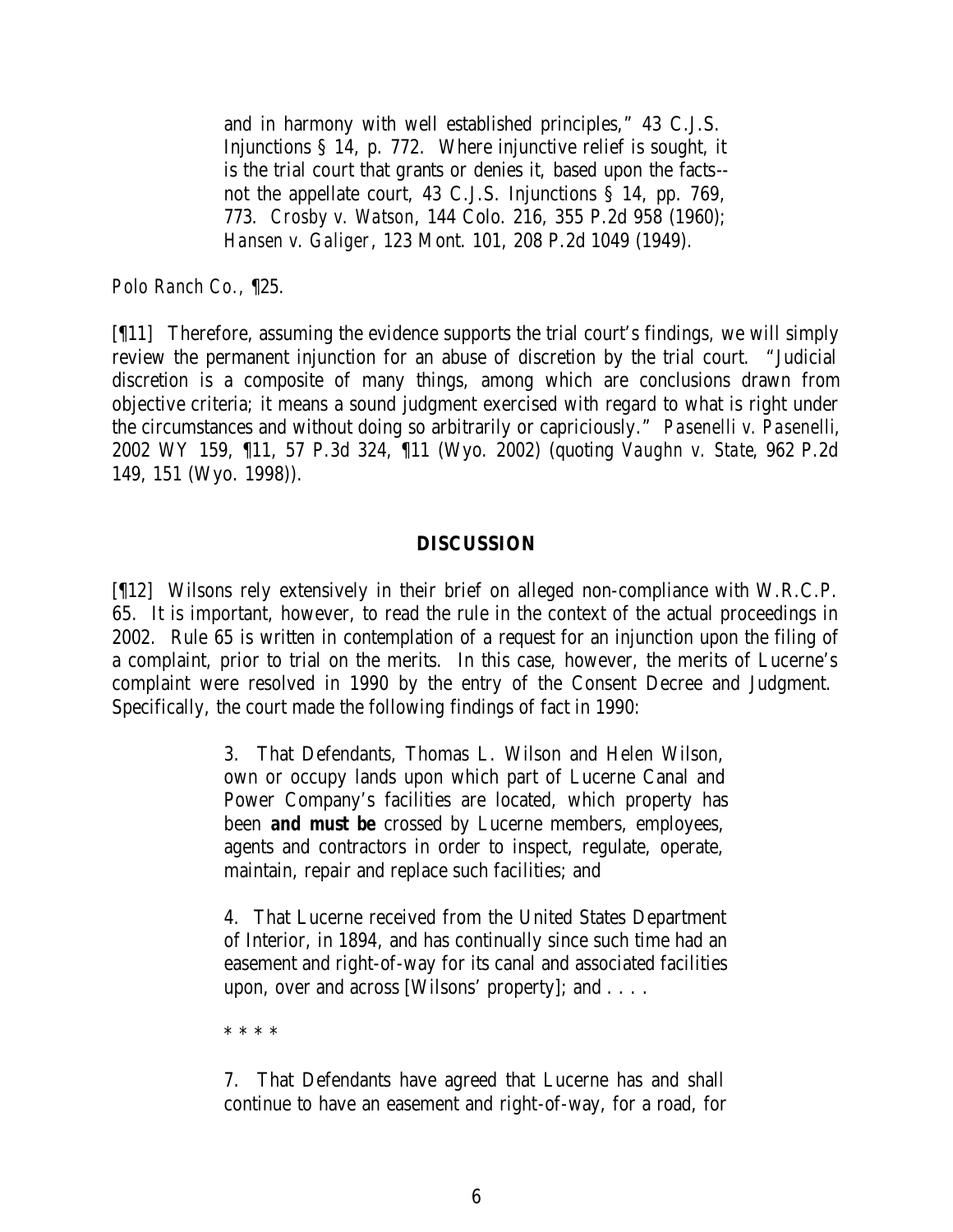so long as it maintains or operates any of its facilities, ditches, water transportation facilities, or other irrigation facilities on or adjacent to the lands now owned by Defendants, of such a nature as to provide unobstructed ingress, egress and access for such vehicles, machinery and equipment, as is reasonably necessary for Plaintiff to operate, maintain, inspect, repair, replace, remove, renovate and for all other reasonably necessary purposes, its irrigation system, facilities, equipment and appurtenances . . . .

Based on those and other facts, the district court ordered that:

4. Plaintiff has the right to maintain said road as is reasonably necessary to provide for such access and shall have unobstructed use of its easement. Defendants shall not interfere with Lucerne's use of said Easements and rights-ofway.

The 2002 injunction, therefore, states no more and no less than did the 1990 Consent Decree and Judgment.

[¶13] Wilsons are correct that W.R.C.P. 65(a) allows the court to "order the trial of the action on the merits to be advanced and consolidated with the hearing of the application" for a preliminary injunction. However, we will not apply the rules blindly without contextual considerations. The rule is obviously written in contemplation of an application for an injunction at the beginning of an action. Wilsons' argument, that they were prejudiced by the failure of the court to issue a consolidation order, is more than a little bit disingenuous.

[¶14] First, we note that the notice of hearing, pursuant to which Wilsons attended the May 31, 2002, hearing, was entitled, "Notice of Hearing on Temporary Restraining Order and Whether a Permanent Injunction Should Be Granted." Second, the factual merits of the application were resolved by consent decree twelve years earlier. The 2002 order, although denominated an injunction, is more in the nature of an action to enforce the existing decree than it is to preserve the status quo pending determination of the parties' rights. In that respect, this case is strikingly similar to *Polo Ranch Company, supra.* The underlying rights of the parties were determined in earlier litigation and court-approved stipulations and are now *res judicata.* Since there could be no trial on these issues, let alone one to be advanced on the court's docket, there can be no violation of Rule 65(a)'s requirement of a consolidation order.

[¶15] The same reasoning applies to Wilsons' due process argument. We have said that consolidation of a trial on the merits with an injunction hearing involves due process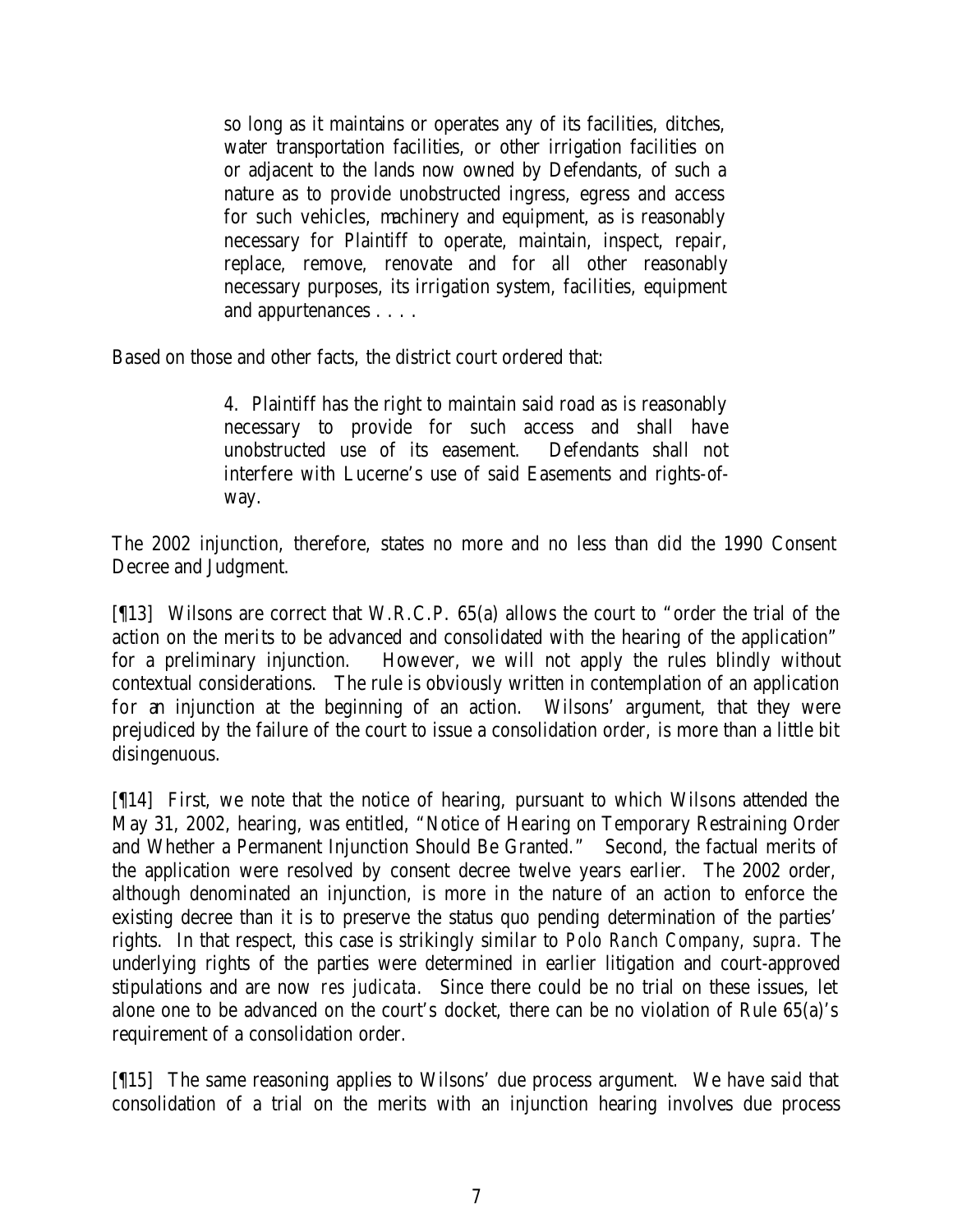concerns, and that "[i]t is one thing to appear for a hearing on the matter of a preliminary injunction and another to walk away from that hearing saddled with a permanent injunction." *Simpson v. Petroleum, Inc.,* 548 P.2d 1, 2 (Wyo. 1976). However, in this case Wilsons were not "saddled with" any more restraint in 2002 than they were in 1990. We stated in *Weiss*: "With regard to easements in particular, injunctive relief is appropriate to prohibit the servient estate owner from interfering with the dominant estate owner's use of his easement. *See Bard Ranch Company v. Weber*, 557 P.2d 722 (Wyo. 1976); *Weber v. Johnston Fuel Liners, Inc*., 519 P.2d 972 (Wyo. 1974)." 933 P.2d at 499. That is precisely the issue resolved in 1990, and we will not interpret procedural rules to avoid the principle of *res judicata* and permit serial violations of injunctions involving established water rights and easements.

[¶16] Wilsons' next argument directly attacks the factual basis pled and proved for the entry of the injunction. As noted above, it is the appellant's obligation to provide an adequate record on appeal and, failing that, we accept "the trial court's findings as being the only basis for deciding the issues which pertain to the evidence." *Weiss,* 933 P.2d at 498. The affidavit of Lucerne's secretary-treasurer states that the Wilsons had placed a dike in the river channel that kept the water from reaching Lucerne's diversion structure. We assume that he testified consistently when he was a witness at both the temporary restraining order and preliminary/permanent injunction hearings, and that the evidence supports the district court's finding that Wilsons were violating Lucerne's easements. Again, that assumption is much easier to make when the permanent injunction merely reiterates the terms of the injunction from the 1990 decree.

[¶17] Wilsons next challenge the sufficiency of the form of the permanent injunction, specifically the specificity requirements under W.R.C.P. 65(d). We have said that the specificity requirement is "designed to prevent uncertainty and confusion on the part of those faced with injunctive orders, and to avoid the possible founding of a contempt citation on a decree [too] vague to be understood." *Bard Ranch Co.,* 557 P.2d at 733. We look at the injunction in context. Wilsons had a history of interfering with the Lucerne easements, leading to the earlier two-year litigation and eventual consent decree. In addition to the permanent injunction contained within the 1990 consent decree, they had earlier in the course of the litigation, while represented by counsel, filed a "Consent to Entry of a Preliminary Injunction," which recited:

> Defendants hereby consent to the entry by the Court of a Preliminary Injunction granting Plaintiff the use of that roadway particularly described on Exhibit 1 attached to Plaintiff's Motion for Temporary Restraining Order and enjoining and restraining Defendants from interfering with Plaintiff, its agents, employees or contractors and from interfering with Plaintiff's use of that roadway for the operation, maintenance and repair of Plaintiff's facilities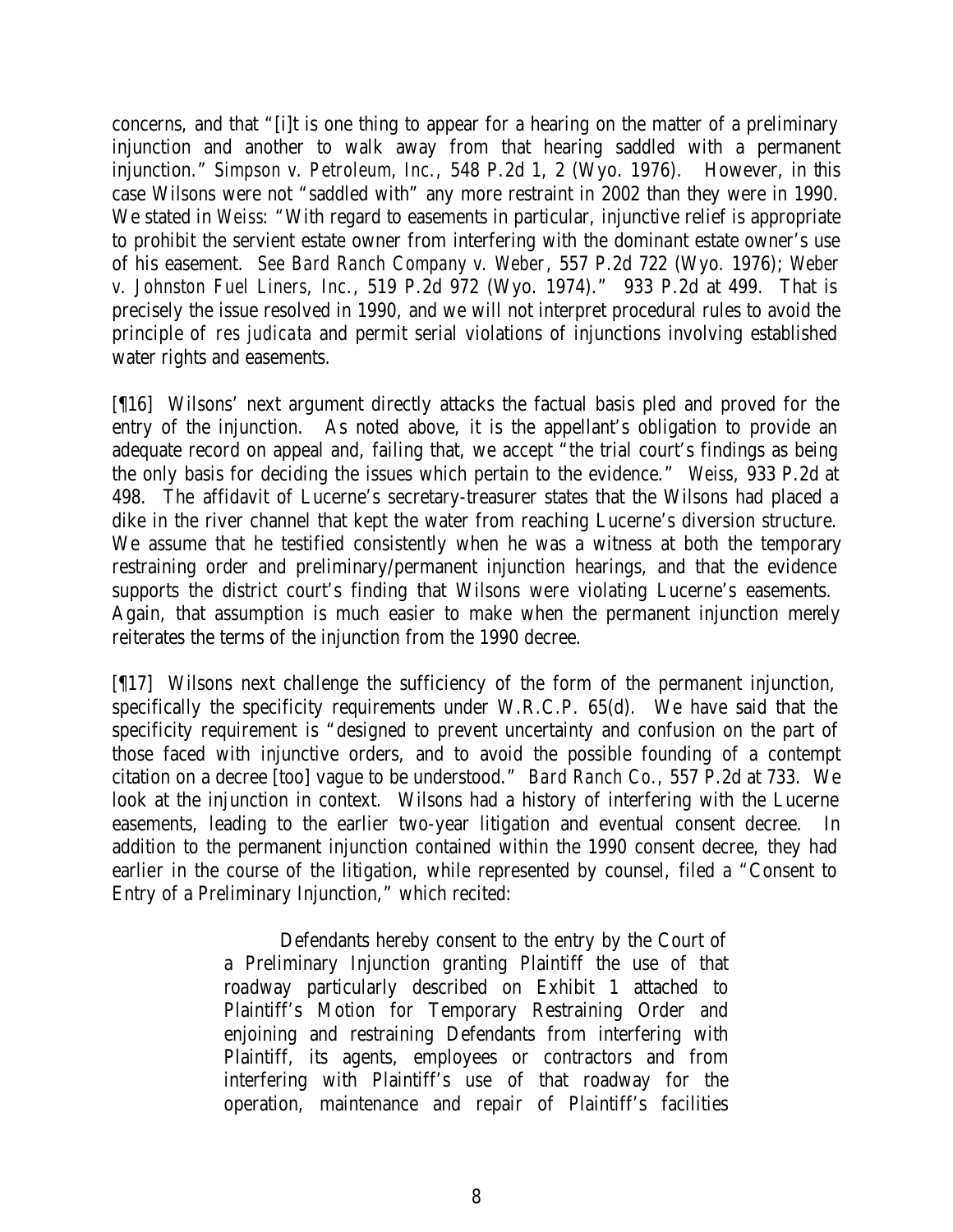utilized for diverting and transporting water across Defendants' property.

[¶18] The 2002 injunction, therefore, was the third time that Wilsons had been enjoined from interfering with Lucerne's rights. While the injunction could have been more complete in its findings and conclusions, there was absolutely no possibility of uncertainty or confusion when the merits of the case had already been decided and the latest injunction merely told Wilsons for the third time that they were restrained from interfering with the company's access to its facilities. In the context of this case, we do not find the injunction insufficient. By so ruling, however, we do not impliedly overrule *Bard Ranch Company* or any other decisions under Rule 65 and still require injunctions to include appropriate findings of fact and conclusions of law, especially when they are in fact preliminary to a trial on the merits.

[¶19] Wilsons in their briefs cite several cases for the proposition that due process rights of notice and opportunity to be heard are implicated before a previously entered order is modified or amended. *Macy v. Macy,* 714 P.2d 774, 782 (Wyo. 1986); *Barker Bros., Inc. v. Barker-Taylor*, 823 P.2d 1204, 1208 (Wyo. 1992). The record shows that Wilsons did receive notice of and participated in the May 31 hearing. Nevertheless, the cited cases are distinguishable. *Macy* involved a motion to modify the terms of a divorce decree, which we characterized as "a separate and distinct case involving new issues and new facts." *Barker Bros., Inc.* involved a post-judgment hearing on debtor's claim of exempt property, at which the debtor was allowed to collaterally attack the default judgment. We reversed and remanded so the judgment creditor could be appropriately notified on a motion to set aside the default judgment. In the present case, Lucerne did not seek to modify or amend any part of the 1990 Consent Decree and Judgment, but only to have its permanent injunction provision reiterated in nearly identical terms.

[¶20] Finally, Wilsons argue that the 2002 permanent injunction is different from the 1990 injunction because it restrains them "henceforth and in perpetuity," while the earlier one was "only so long as [Lucerne] maintains or operates any of its facilities . . . on or adjacent to the lands now owned by [Wilsons] . . . ." This argument strains credulity. The easement in favor of Lucerne is repeatedly described as being for purposes of the irrigation facility. Moreover, the 2002 injunction restrains Wilsons from interfering with Lucerne "in the use of the lands of Defendants used as a roadway *and for irrigation facilities* henceforth and in perpetuity." (Emphasis added). We do not perceive a significant difference. No reasonable person could interpret that language as extending the easements beyond their irrigation purpose.